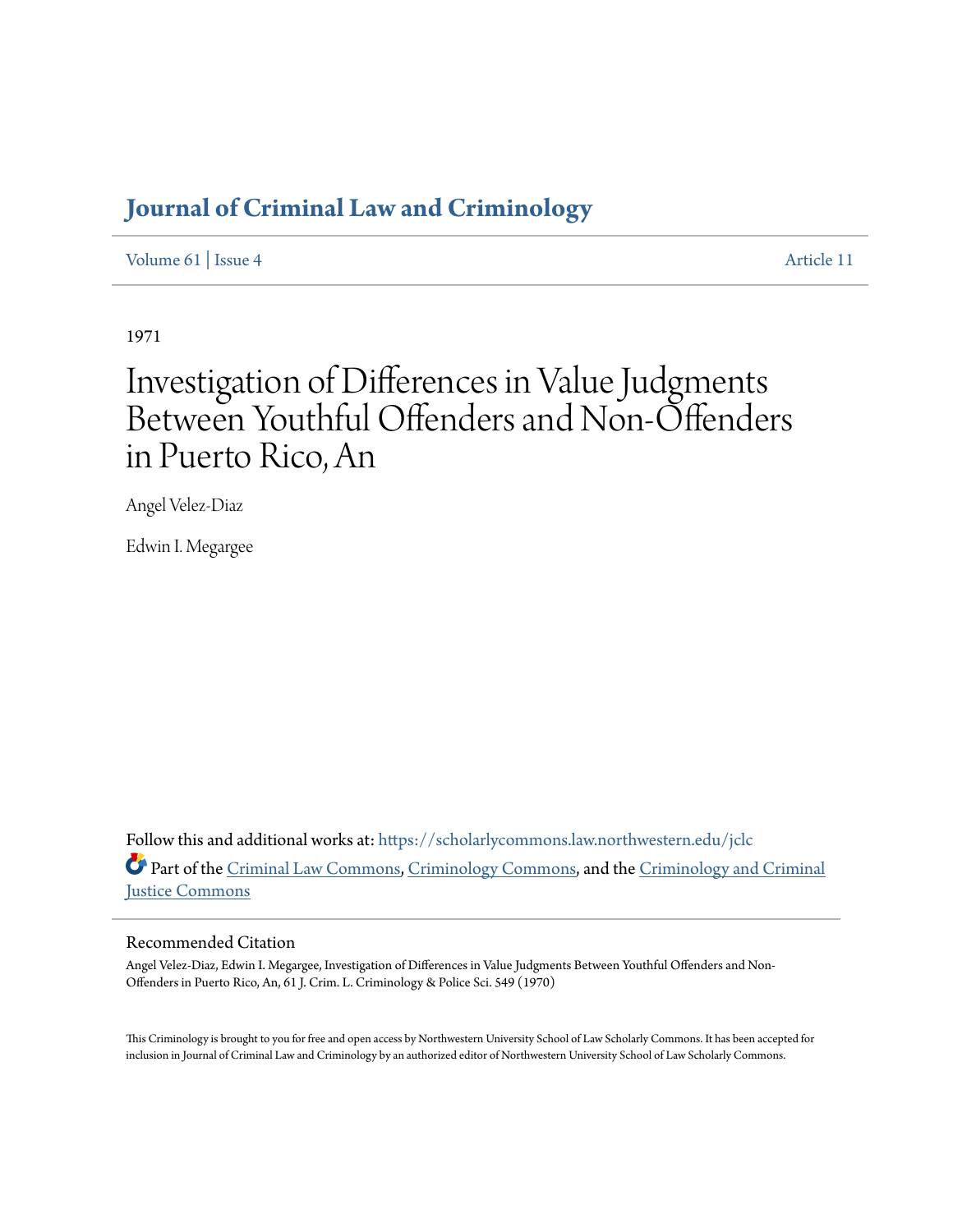### **AN** INVESTIGATION OF DIFFERENCES IN **VALUE JUDGMENTS** BETWEEN **YOUTHFUL OFFENDERS AND NON-OFFENDERS** IN PUERTO RICO\*

#### **ANGEL** VELEZ-DIAZ *Am* EDWIN **I. MEGARGEE**

*Angel Velez-Di az* received his **B.A.** in Psychology, *cum laude,* from the University of Puerto Rico; his **M.S.** degree in **1969,** and his Ph.D. in **1970,** from The Florida State University. He is presently a staff psychologist at the Veterans Administration Hospital, San Juan, Puerto Rico.

*&dwin I. Megargee* is Professor of Psychology at Florida State University. He received his A.B. in Psychology, *magna cum laude,* from Amherst College in **1958,** and his Ph.D. from the University of California at Berkeley in 1963. Before moving to Florida State University in 1967, Dr. Megargee served as an assistant professor in the Psychology Department at the University of Texas at Austin. Dr. Megargee has co-authored *Delinquency in Three Cultures* **(1969),** edited *Research in Clinical Assessment* **(1966),** and co-edited *The Dynamics of Aggression.* Dr. Megargee is one of this Journal's Editorial Consultants.

Sellin and Wolfgang, in an effort to derive a common baseline for evaluating the extent of criminality, obtained ratings of the seriousness of 141 different criminal offenses from samples of middle class Pennsylvania raters. They suggested that their data reflected values that would be fairly general throughout Western cultures. To determine if differences in criminality, social class, educational level, language or cultural background might influence such ratings, samples of lower class Puerto Rican offenders and non-offenders were asked to rate Spanish translations of these offenses. Not only were few significant differences found, but a high degree of agreement was obtained between these two samples and also between these Puerto Rican samples and the Pennsylvania Ss studied **by** Wolfgang and Selin. In addition to similarity between the means, there were no differences in variability as might be expected if one group was manifesting greater value confusion. The implications of these findings for popular theories of delinquency were discussed.

Sellin and Wolfgang' recently embarked upon what has been described as "the most advanced attempt yet to measure delinquency, an essentially qualitative phenomenon, in quantitative terms." **2** The investigators were concerned with the problem of trying to compare criminality rates in different regions or from one year to the next. To illustrate, assume that a community has five robberies and six larcenies one year, and the next year had no robberies or larcenies, but two murders and three rapes. Has the amount of crime increased, decreased or remained constant? To answer this question, a common baseline for comparing different offenses was needed. To provide it Sellin and Wolfgang obtained systematic judgments about the seriousness of different offenses from groups representative of middleclass American values. Their expectation was that

**\*** The authors would like to thank the Directors and staff of the Institute for Youthful Offenders, San Juan, Puerto Rico, and the Miguel Such Vocational School, Rio Peidras, Puerto Rico, where the data was collected,

for their cooperation.<br>
<sup>1</sup>T. SELLIN & M. WOLFGANG, THE MEASUREMENT<br>
OF DELINQUENCY (1964).

or **DELmQJENcY** (1964). . *See* Rose, *Concerning the Measurement of Ddinquency,* 6 BanisH **J.** or Cmm. 414-21 (1966).

consensus within these groups might produce a series of weighted values of the seriousness of different offenses that could be used as a basis for evaluating the extent of delinquency or crime in an area.

Sellin and Wolfgang first devised 141 different criminal offense descriptions based on the crimes included in the Philadelphia Crime Code. Not only did the specific offense, suchas theft or assault, vary, but within each category the descriptions differed along various parameters such as the amount of property lost, the degree to which force was used, the type of weapons used, the extent of injuries suffered by the victim, and whether the victim was a private citizen, an institution or the offender himself. The following represent typical offense descriptions taken from the list prepared by Sellin and Wolfgang:

The offender stabs a person to death.

The offender stabs a person with a knife. The victim does not require medical treatment.

The offender steals a book worth **\$5** from a public library.

The offender breaks into a residence, forces open a cash box, and takes **\$1000.**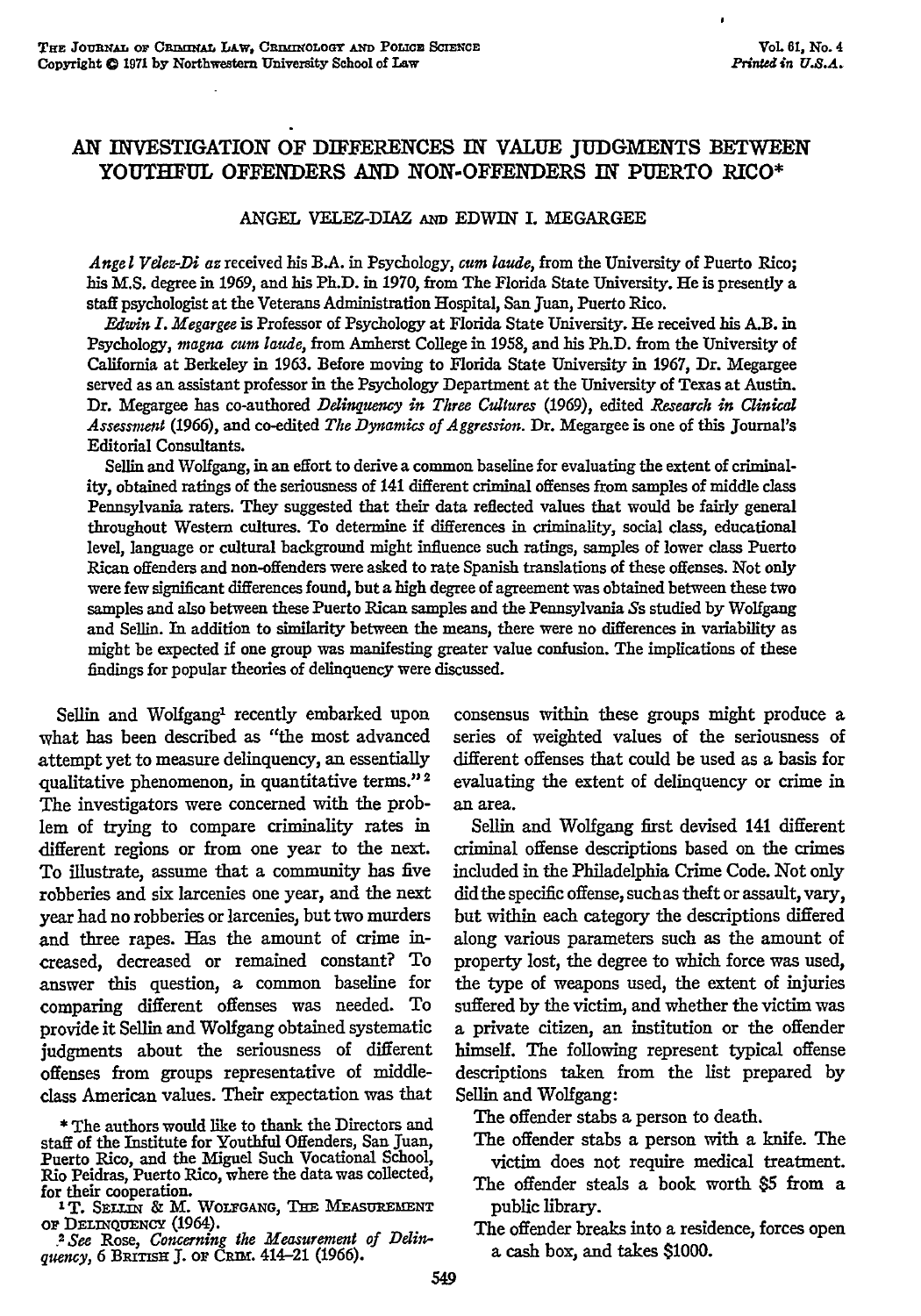The offender sells heroin.'

Sellin and Wolfgang presented these offense descriptions to groups of college students, police officers and juvenile court officials and judges, reasoning that these subjects would be representative of middle-class values. Some were asked to rate the offenses on 11-point category scales and others to make magnitude estimations of the seriousness of the offenses. On the basis of their results the investigators concluded that all groups of raters agreed on the relative seriousness of the 141 offenses regardless of whether category scale or magnitude estimations were used. They then provided mean scale values of the seriousness of each of the 141 offenses, suggesting that these values could be used in evaluating the amount of crimes in an area. Although these data were all derived from middle class Philadelphia *Ss,* Sellin and Wolfgang suggested that the scale values obtained probably represented fairly universal attitudes and wouid be valid in most Western cultures.

This hypothesis has been partly substantiated in cross-cultural studies utilizing British-Canadian and French-Canadian subjects;<sup>4</sup> however, these samples, like Sellin and Wolfgang's original ones, were middle-class, North American raters. A more impressive test of the generality of Sellin and Wolfgang's scales would come from samples differing in many respects from the original raters. For example, would offenders themselves rate the offenses in the same way that nonoffenders do? Would differences be found among lower class as opposed to middle class groups? How applicable would Sellin and Wolfgang's findings be to a Latin culture?

The present study was undertaken to provide answers to these questions by repeating Sellin and Wolfgang's rating procedures using samples of lower class youthful offenders and non-offenders in San Juan, Puerto Rico. These raters thus differed from Sellin and Wolfgang's in regard to culture,<sup>5</sup> language,<sup>6</sup> educational level,<sup>7</sup> socioeconomic status,<sup>8</sup> and criminality.<sup>9</sup>

**3 SzLIN'** & WOLFGANG, *supra* note 1 at 381-86. *<sup>4</sup> See, e.g.,* Akman, Normandeau & Turner, *The Measurement of Delinquency in Canada,* **58** J. *Cant.* L.C. & P.S. 336-337 (1967); Normandeau, *The Measurement of Delinquency in Montreal,* 57 J. CRIM. L.C. & P.S. 172–77 (1966).

<sup>5</sup> Puerto Rican as opposed to Sellin & Wolfgang's<br>Anglo-American.<br><sup>6</sup> Spanish instead of English.<br>7 Grade school as contrasted to high school or college.<br><sup>7</sup> Crade school as contrasted to middle class.<br><sup>8</sup> Lower class as

- 
- 
- 
- **9** Offenders instead of non-offenders.

#### **METHOD**

The study consisted of the presentation of the list of 141 offenses derived by Sellin and Wolfgang to samples of lower-class offenders and nonoffenders in Puerto Rico. The subjects were asked to rate each offense item on an 11-point category scale. Analysis of the results consisted of assessing the degree of agreement and disagreement to be found between the two samples of raters. In addition, the ratings made by these Puerto Rican samples were compared to those reported for Philadelphia subjects in the original Sellin and Wolfgang study to determine the degree of agreement between the Puerto Rican and North America raters.

#### *Suljects*

The offenders consisted of 83 inmates of the Institute For Youthful Offenders<sup>10</sup> in San Juan, Puerto Rico. The mean age for the inmate sample was 20.15, with a range of 18 to 24 years of age. The number of school grades completed ranged from 3 to 11 school grades, with a mean number completed of 6.93.

The nonoffender sample was selected from **a.** vocational school located in the same area as the Institute for Youthful Offenders.<sup>11</sup> This was comprised of boys coming from economically deprived areas who were receiving summer vocational training under the auspices of the local "Manpower Project." They had no known delinquent records. The *n* for this sample was **92,** the age range being from 17 to 21 years, with a mean age of 18.2. The nonoffenders had completed a mean of 7.4 school grades, with a range of 4 to 9. Thus, the nonoffenders were quite similar to the offenders in most characteristics except for their lack of a criminal record.

Sellin and Wolfgang recommended that no given subject be required to rate more than 51 offenses. Therefore, they divided the 141 offenses into 21 offenses spaced evenly through the scale which were administered to every subject; the remaining 120 were administered to only some of the Ss. The same procedure was followed in the present investigation. All **175** Ss were required to rate the 21 "standard" offenses plus 20 additional offenses. This necessitated the subdivision of the

**"0** The institute was *Instiuci6n Para Aquitor Jovenes* in San Juan, Puerto Rico.

**"1** The vocational school used was *Escuda Vocacionat Miguel Such,* also located in the San Juan metropolitan area.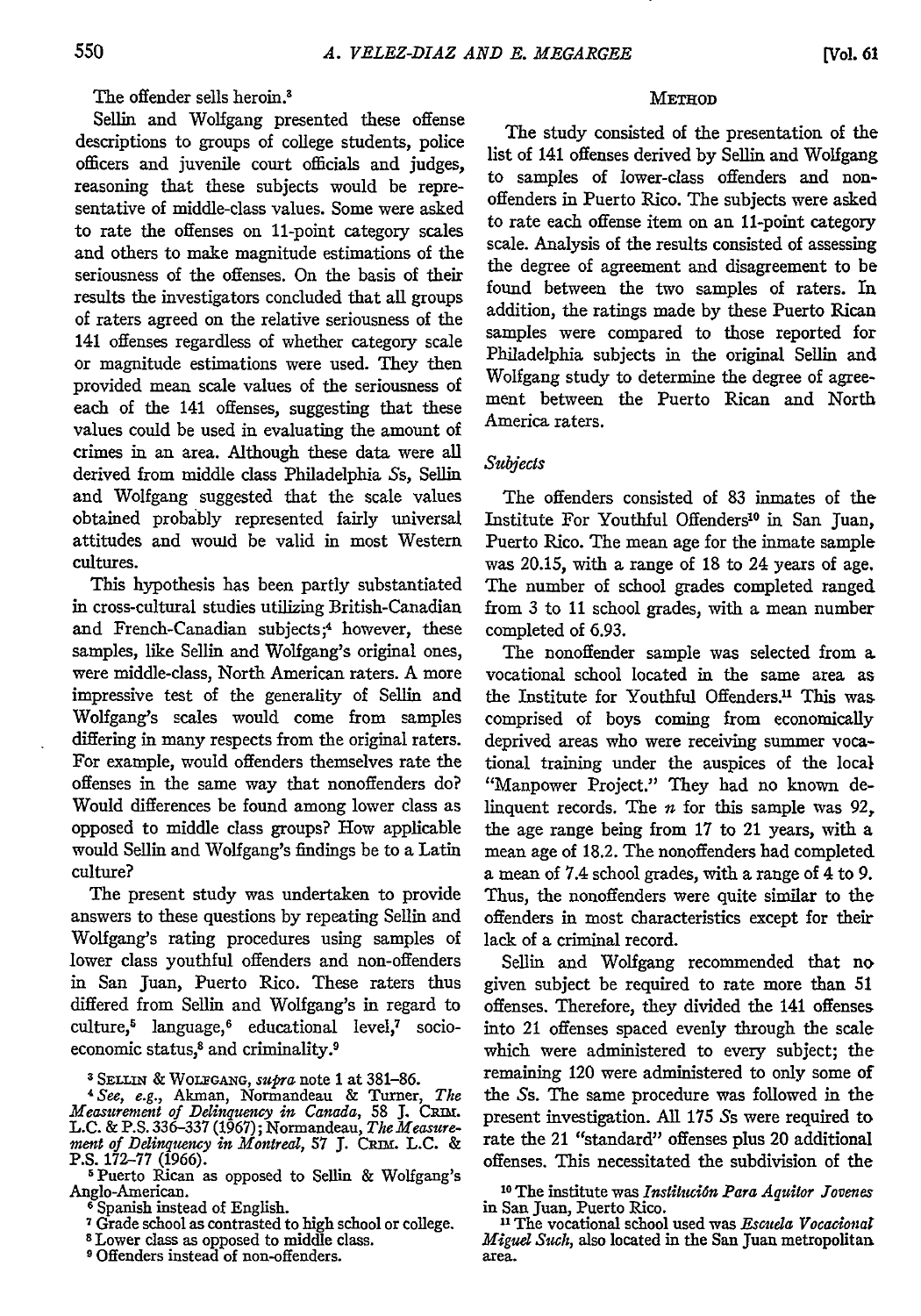offender and nonoffender samples into six subgroups, each of which received a different set of 20 offenses to rate in addition to the 21 standard ones. The 20 additional offenses to be rated by each subgroup were chosen by random selection without replacement from the pool of 120.<sup>12</sup> The number of the Ss in each subgroup appear in Table 1.

All offenses were translated into Spanish by the senior author. The order of presentation of the 21 standard offenses and the 20 additional offenses was randomized for each subgroup. Thus no two subgroups within a sample received the offenses in the same order; for any given subgroup, the order of presentation was, of course, the same for the offenders and nonoffenders.

#### *Instruaction*

Each rater was told that he would remain anonymous on the test and was given a small booklet (size  $8\frac{1}{2} \times 6$ ) containing on separate pages the instructions for filling out the booklet, two examples of the 11-point category scale, and the offenses to be judged. Each offense description appeared on a separate page. At the bottom of each page appeared the following scale:

| Least   |  |  |  |  |                         | Most    |
|---------|--|--|--|--|-------------------------|---------|
| Serious |  |  |  |  |                         | Serious |
|         |  |  |  |  | 1 2 3 4 5 6 7 8 9 10 11 |         |

The instructions employed consisted of a Spanish translation of those used by Sellin and Wolfgang:<sup>14</sup>

This booklet describes a series of violations of the law; each violation is different. Your task is to show how serious you think each violation is, not what the law says or how the courts might act. You do this by circling a number from 1 to **11** on

<sup>12</sup> The 21 standard offenses presented to all groups included offenses Nos.: 1, 2, **3, 18,** 20, 22, **28,** 31, **32,** 46, 52, **53,** 74, 80, **82, 90,121,** 122, 123, 133, and 137.

In addition Subgroup **I** rated offenses Nos.: 6, 11, 41, 48, 49, 55, 59, 63, 65, 83, 87, 88, 97, 112, 116, 120, **125, 127,** 128, and 134.

Subgroup 2 rated offenses Nos.: 4, 13, 17, 24, 57, 58, **70,** 76, **77,** 85, 86, 94, *96,* 102, 110, 113, 119, 130, 138, and 141 in addition to the 21 standard offenses.

Subgroup 3 rated offenses Nos. 5, 12, 15, 25, 26, 40, *43,* 45, 50, 60, **62,** 67, 69, **73,** 78, 84, 92, 93, 100, and **108** in addition to the 21 standard offenses.

Subgroup 4 rated offenses Nos. 9, 19, 29, 30, 35, 39, 44, 51, 54, 61, 64, 71, 72, 91, 95, 109, 115, 118,129, and 135 in addition to the 21 standard offenses.

Subgroup *5* rated offenses Nos. 7, 8, 10, 14, 23, 33, 34, 36,37,38,42,68, 79, 81,89,99, 106, 107, 111, and 114in addition to the 21 standard offenses.

Subgroup 6 rated offenses Nos. 16, 21, 27, 47, 56, 66, 75, 98, 101, 103, 104, 105, 117, 124, 126, 131, 132, 136, 139, and 140 in addition to the 21 standard offenses.<br>
<sup>139</sup>, and 140 in addition to the 21 standard offenses

| In Each Subgroup |                  |              |  |  |  |
|------------------|------------------|--------------|--|--|--|
| Subgroup         | <b>Offenders</b> | Nonoffenders |  |  |  |
|                  | 14               | 16           |  |  |  |
| 2                | 15               | 15           |  |  |  |
| 3                | 14               | 16           |  |  |  |
|                  | 13               | 15           |  |  |  |
|                  | 14               | 16           |  |  |  |

*6* 13 14 Total **N:** 83 **92**

*TABLE* **1** *Number of Offenders and Non-Offenders*

each page which shows how serious each violation seems to you. The first one describes a violation in the most serious category and 11 was circled; the second crime is the least serious category and **I** was circled. You should read each of the following violations and circle the number you think best fits it. If you think it is in the least serious category, circle 1. If you think it is in the most serious category circle 11. You may circle any number **1,** 2, **3,** 4, **5,** 6, 7, **8,** 9, **10,** or 11 just so long as it shows how serious you think the violation is. Each of the eleven categories is an equal step on the scale of seriousness so that 6 is one step more serious than **5** and 10 is one step more serious than **9,** and so forth.

Take your time. Every page should have one circle on it. Do not turn back once you have finished a page. Remember, this is not a test. The important thing is how *you* feel about each violation. Do not write your name on any of the sheets for you will not be identified.

In the least serious category, the example used was the following: "The offender parks his car in a no-parking zone." In the "most serious" category, the example used was, "The offender murders a person."

#### **RESULTS**

Means and standard deviations were computed for the ratings of each of the 141 offenses, and the differences between the offenders and nonoffenders were tested by two tail  $t$  tests.

Only 10 of the 141 mean differences were significant at the .05 level and only two were significant at the .01. This was not appreciably different from the chance expectation of seven significant differences at the .05 and 1.4 at the .01. On three of the 10 offenses the offenders' ratings were higher and on the other seven the nonoffenders'. The list of offenses on which significant differences were found show no particular consistency or pattern. (See Table 2.) It would seem conservative to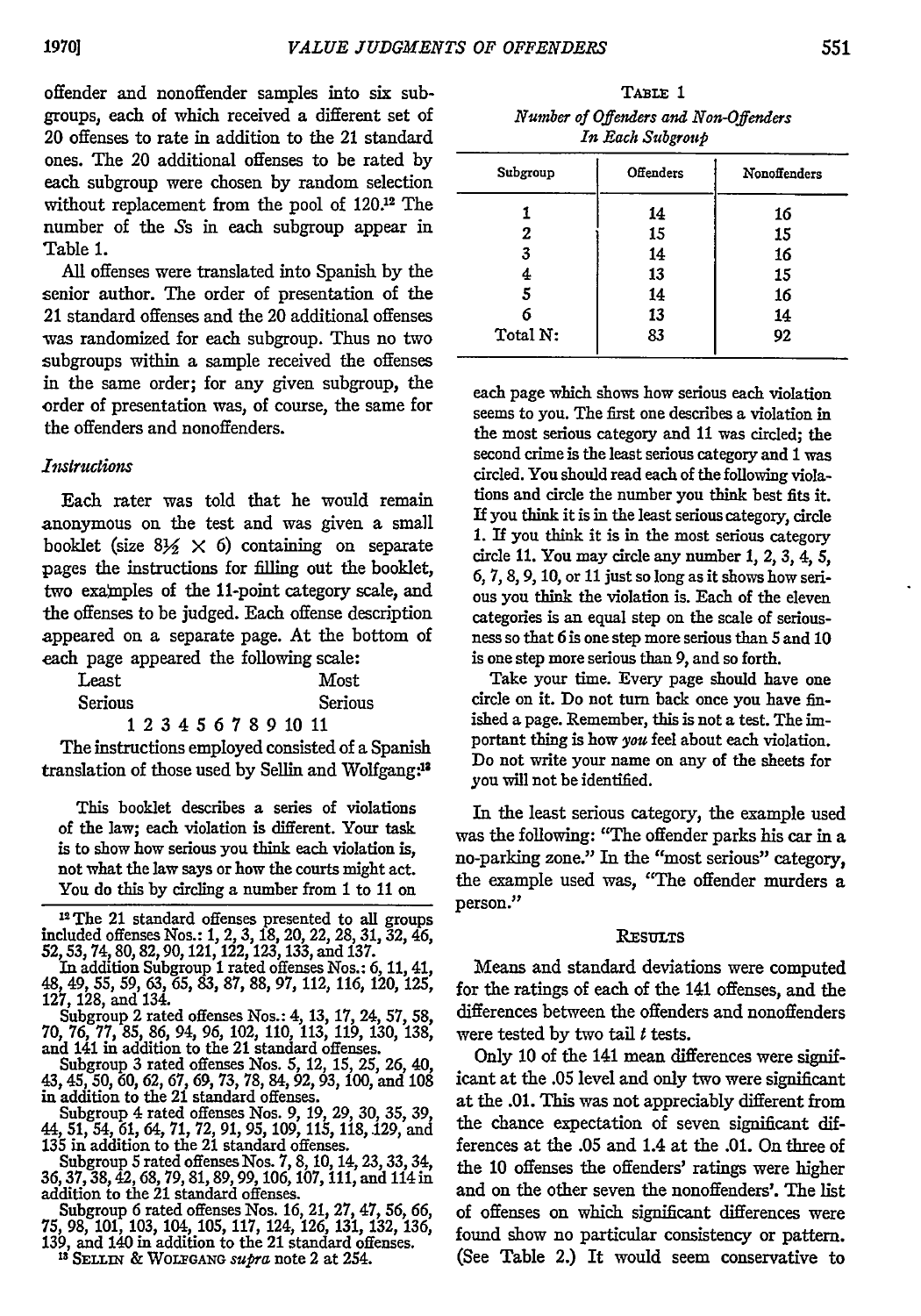| <b>Offenses</b> |                                                                                                                                    |                       | Ratings              |                   |  |
|-----------------|------------------------------------------------------------------------------------------------------------------------------------|-----------------------|----------------------|-------------------|--|
| No.             | Item                                                                                                                               | Non-<br>Offenders     | Offenders            | t                 |  |
| 5               | The offender forces a female to submit to sexual intercourse. The of-                                                              | 9.19<br>1.97          | 6.36<br>2.98         | 3.02 <sub>1</sub> |  |
| 6               | fender inflicts physical injury by beating her with his fists.<br>The offender forces a female to submit to sexual intercourse. No | 5.13<br>3.68          | 7.71<br>2.61         | $2.19*$           |  |
| 47              | physical injury is inflicted.<br>The offender breaks into a public recreation center, smashes open a                               | 5.00<br>2.15          | 7.23<br>2.80         | $2.31*$           |  |
| 48              | cash box, and steals \$1000.<br>The offender breaks into a school and takes equipment worth \$1000.                                | 6.93<br>2.66          | 9.21<br>2.26         | $2.49*$           |  |
| 50              | While the owner of a small delicatessen is phoning, the offender                                                                   | 8.56                  | 6.07                 | $2.55*$           |  |
| 56              | breaks into the cash register and steals \$1000.<br>The offender steals a bicycle which is parked on the street.                   | 2.19<br>4.71          | 3.02<br>2.77         | $2.29*$           |  |
| 69              | The offender trespasses inside a publicly owned building, rips from                                                                | 2.67<br>5.38          | 1.64<br>3.54         | $2.05*$           |  |
| 89              | the wall and steals a fixture worth \$5.<br>The offender, while being searched by the police, is found in illegal                  | 2.83<br>7.94          | 1.98<br>5.50         | $2.20*$           |  |
| 100             | possession of a gun.<br>The offender shows pornographic movies to a minor.                                                         | 2.98<br>7.44          | 3.06<br>4.78         | 2.66†             |  |
| 109             | The offender sells heroin.                                                                                                         | 2.99<br>10.43<br>1.09 | 2.49<br>7.77<br>3.47 | $2.65*$           |  |

TABLE 2 *Offenses On Which Statistically Significant Differences Were Found*

 $*_{p} < .01$ 

tp **< .05**

#### TABLE 3

*Product Moment Correlations Between the Mean Ratings of 141 Offenses by Two Lower Class Puerto Rican Samples and Two Middle Class Pennsylvanian Samples*

| Puerto Rican Samples | Pennsylvanian Samples |                 |  |  |  |  |
|----------------------|-----------------------|-----------------|--|--|--|--|
|                      | <b>Students</b>       | Police Officers |  |  |  |  |
| Offenders            | .73                   | .70             |  |  |  |  |
| Nonoffenders         | .74                   | .70             |  |  |  |  |

Coefficient of concordance, W **= .80.**

attribute the few mean differences that did occur to chance.

To better assess the degree of agreement between the ratings made **by** the offenders and the nonoffenders, the mean ratings made **by** the two samples were correlated by means of the Pearson product-moment correlation  $(r)$ . For the list of 21 standard offenses rated by all *Ss,* a correlation of .98 was obtained, while the *r* for the entire list of 141 offenses was .84. Both coefficients are highly significant.

Such agreement on mean ratings *between* samples could, of course, conceal noteworthy differences of opinion *within* samples. Indeed, on the basis of theories which attribute delinquency to anomie or value confusion, we might expect significantly more variability in the ratings made by the offender sample. Therefore, the differences between the variances of the two samples for each of the offense items were tested by means of the Cochran test for homogeneity of variances. <sup>14</sup>

In spite of a slight positive bias in favor of rejecting the hypothesis of homogeneity of variances due to unequal  $n$ 's, only eight of the 141 variances were significantly different. At the .05 level, seven

*14 See* B. WnER STATISTICAL PRINciPLEs IN ExPExx-**ENTAI.** DESIGN (1962) where it is pointed out that this statistic was designed for samples having equal  $n$ 's; however, when the  $n$ 's are relatively close to being equal, the larger of the sample sizes may be used as the  $n$  in obtaining the degree of freedom required for the significance table. This procedure does lead to a slig pothesis more frequently than should be the case.